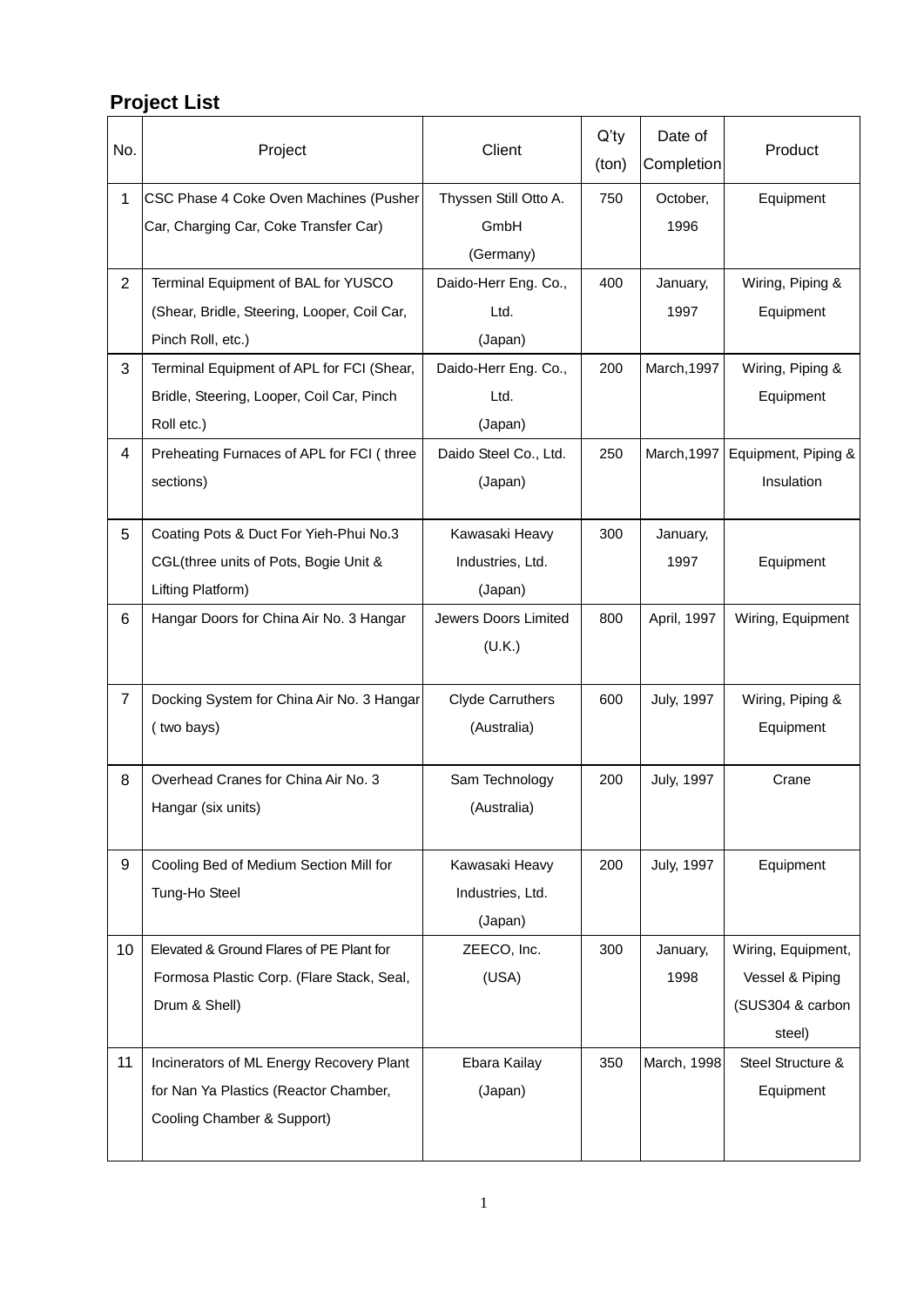| No. | Project                                     | Client                | $Q'$ ty<br>(ton) | Date of<br>Completion | Product                |
|-----|---------------------------------------------|-----------------------|------------------|-----------------------|------------------------|
| 12  | Fabrication of Steel Structure, Bridle Roll | Kawasaki Heavy        | 155              | June, 1998            | Steel Structure &      |
|     | and Steering Roll for CSC EGL Revamping     | Industries, Ltd.      |                  |                       | Equipment              |
|     | Project                                     | (Japan)               |                  |                       |                        |
| 13  | Slopping Cars of 210-ton BOF Plant for      | Kawasaki Heavy        | 375              | October,              | Equipment              |
|     | Sumitomo Metal Wakayama Works               | Industries, Ltd.      |                  | 1998                  | (exported to Japan)    |
|     | $(3$ units)                                 | (Japan)               |                  |                       |                        |
| 14  | Fabrication of Air Coolers for Jen-Wu       | OLMI S.p.A.           | 200              | October,              | Pressure Vessel        |
|     | Resource Recovery Plant (six units, incl.   | (Italy)               |                  | 1998                  |                        |
|     | Header, Tube Bundle & support)              |                       |                  |                       |                        |
| 15  | Steel Structure of Makro Shopping Mall      | Chung Yu Construction | 3,000            | May 1999              | <b>Steel Structure</b> |
|     | (Kaohsiung Store)                           | Co., Ltd.             |                  |                       |                        |
|     |                                             |                       |                  |                       |                        |
| 16  | Fabrication of Coating Pots for Yieh Phui   | Kawasaki Heavy        | 250              | <b>July, 1999</b>     | Equipment              |
|     | No. 4 CGL (two units of Pots)               | Industries, Ltd.      |                  |                       |                        |
|     |                                             | (Japan)               |                  |                       |                        |
| 17  | Elevated Flare Systems of PP & Phenol       | Fu-Ta Eng. Co., Ltd.  | 500              | October,              | Equipment, Vessel      |
|     | Plants for FCFC                             |                       |                  | 1999                  | & Piping               |
|     | (Derrick Support, Seal & Drum)              |                       |                  |                       |                        |
| 18  | Utility Piping Systems for CGL & CCL of     | <b>SYSCO</b>          | 50,000           | December,             | Piping (Carbon         |
|     | <b>SYSCO</b>                                |                       | <b>DI</b>        | 1999                  | Steel)                 |
|     |                                             |                       |                  |                       |                        |
| 19  | Process Piping System of Scino Pharm        | Fu-Ta Eng. Co., Ltd.  | 120,000          | <b>July, 1999</b>     | Piping (Carbon         |
|     | Taiwan, Ltd.                                |                       | <b>DI</b>        |                       | Steel, SUS316L &       |
|     |                                             |                       |                  |                       | Hastelloy)             |
| 20  | Charging Cars Revamping Project of          | China Ecotek          | 300              | October,              | Equipment              |
|     | No.1-3                                      |                       |                  | 1999                  |                        |
|     | Coke Oven for CSC (three units)             |                       |                  |                       |                        |
| 21  | VOC Recovery System of AN Storage           | CTCI Corp.            | 1 unit           | October,              | Turn-key Project       |
|     | Tanks for CPDC                              |                       |                  | 1999                  |                        |
|     |                                             |                       |                  |                       |                        |
| 22  | Conveyor & Reclaimer of SUL Equipment       | Mitsui Miike          | 280              | December,             | Conveyor               |
|     | for CSBC                                    | (Japan)               |                  | 1999                  |                        |
|     |                                             |                       |                  |                       |                        |
| 23  | Steel work of No.3 APL for YUSCO            | Kawasaki Heavy        | 250              | October,              | Equipment              |
|     |                                             | Industries, Ltd.      |                  | 1999                  |                        |
|     |                                             | (Japan)               |                  |                       |                        |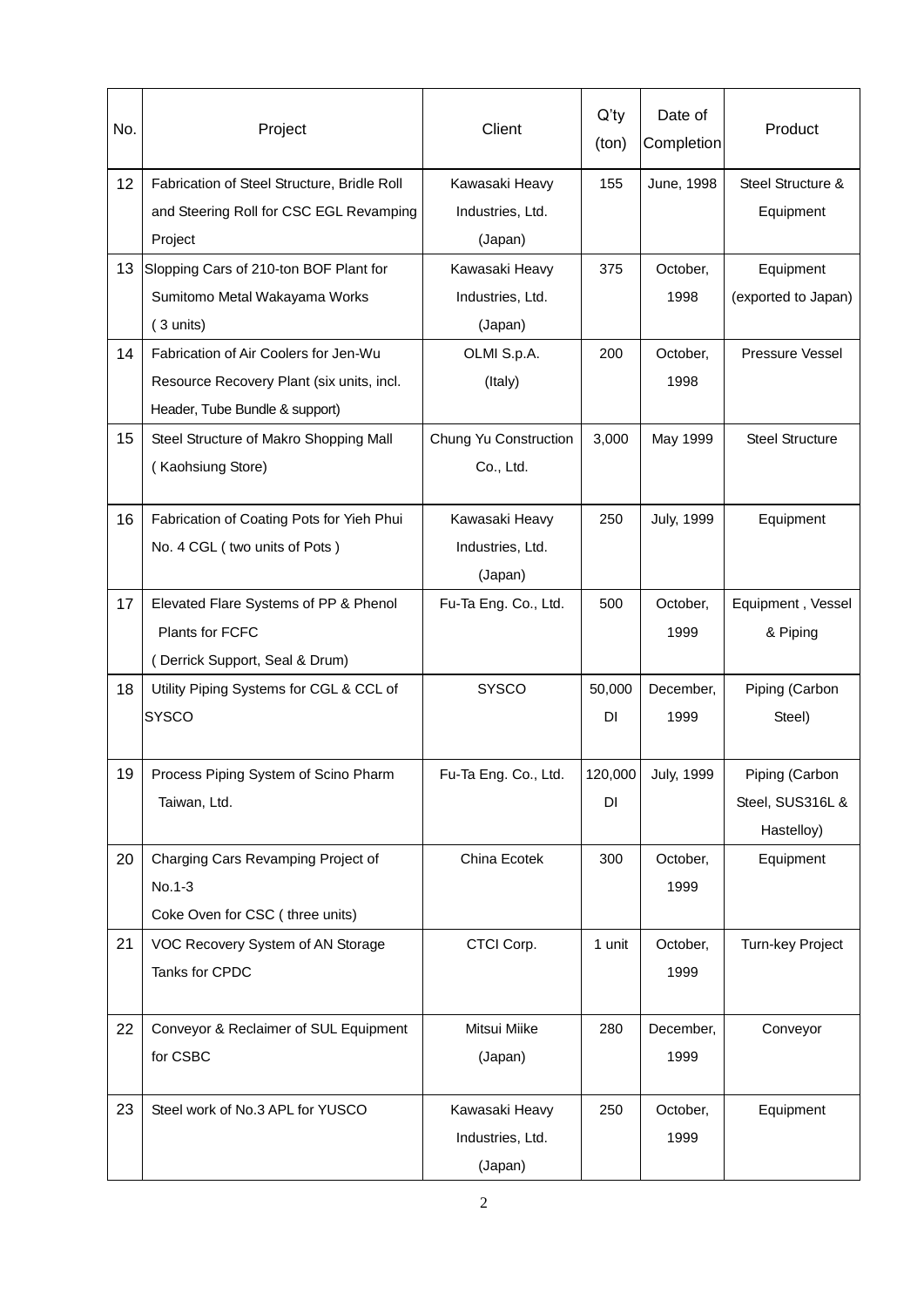| No. | Project                                                                                                       | Client                                          | $Q'$ ty<br>(ton)    | Date of<br>Completion | Product                          |
|-----|---------------------------------------------------------------------------------------------------------------|-------------------------------------------------|---------------------|-----------------------|----------------------------------|
| 24  | Air Cooler (three units, six units of tube<br>bundles)                                                        | Formosan Union<br>Chemical Corp.                | 3 units             | September,<br>1999    | Pressure Vessel                  |
| 25  | Pre-fabrication & Installation of Process<br><b>Piping System</b>                                             | Formosan Union<br>Chemical Corp.                | 28,000<br><b>DI</b> | December,<br>1999     | Piping (carbon steel)            |
| 26  | Steel Structure of 10-story Building                                                                          | Chung Yu Construction<br>Co., Ltd.              | 1,080               | September,<br>2000    | <b>Steel Structure</b>           |
| 27  | Steel Structure of 8-story Building for Shing<br>-Min College                                                 | <b>Champion Construction</b><br>Co., Ltd.       | 1,860               | November,<br>2000     | <b>Steel Structure</b>           |
| 28  | Boiler Structural Steel Work of Co-<br>generation Plant for Chang-Chun<br>Petrochemical Co., Ltd.             | Yung Loong Mech. &<br>Electrical Eng. Co., Ltd. | 1,100               | December,<br>2000     | <b>Steel Structure</b>           |
| 29  | Steel Structure of 20-story Building                                                                          | Top Construction Co.,<br>Ltd.                   | 1,180               | December,<br>2000     | <b>Steel Structure</b>           |
| 30  | Steel Structure of 13-story Building                                                                          | Continental Eng. Corp.                          | 720                 | May, 2001             | <b>Steel Structure</b>           |
| 31  | Ammonia System for SCR (Selective<br>Catalytic Reduction) of G8 Boiler for<br>Formosa Chemicals & Fibre Corp. | Formosa Heavy<br>Industries Corp.               | 1 unit              | May, 2001             | Turn-key Project                 |
| 32  | Bearing Support/Base & CB Delivery<br>Extractor of Section Mill for Nippon Steel<br>Corporation-Yahata Works  | Kawasaki Heavy<br>Industries, Ltd.<br>(Japan)   | 250                 | June, 2001            | Equipment<br>(exported to Japan) |
| 33  | Steel Structure of San-Chong Stadium of<br><b>Taipei County</b>                                               | Top Construction Co.,<br>Ltd.                   | 3,500               | September,<br>2001    | <b>Steel Structure</b>           |
| 34  | Structure Steel of Taipei Wen Shan Social<br><b>Education Hall</b>                                            | Top Construction Co.,<br>Ltd.                   | 1,150               | December,<br>2001     | <b>Steel Structure</b>           |
| 35  | Buckstays & Boiler Frames for Taichung<br>Steam Power Station Units 9 & 10, TPC                               | Mitsui Babcock Energy<br>Limited<br>(U.K.)      | 900                 | August,<br>2001       | <b>Steel Structure</b>           |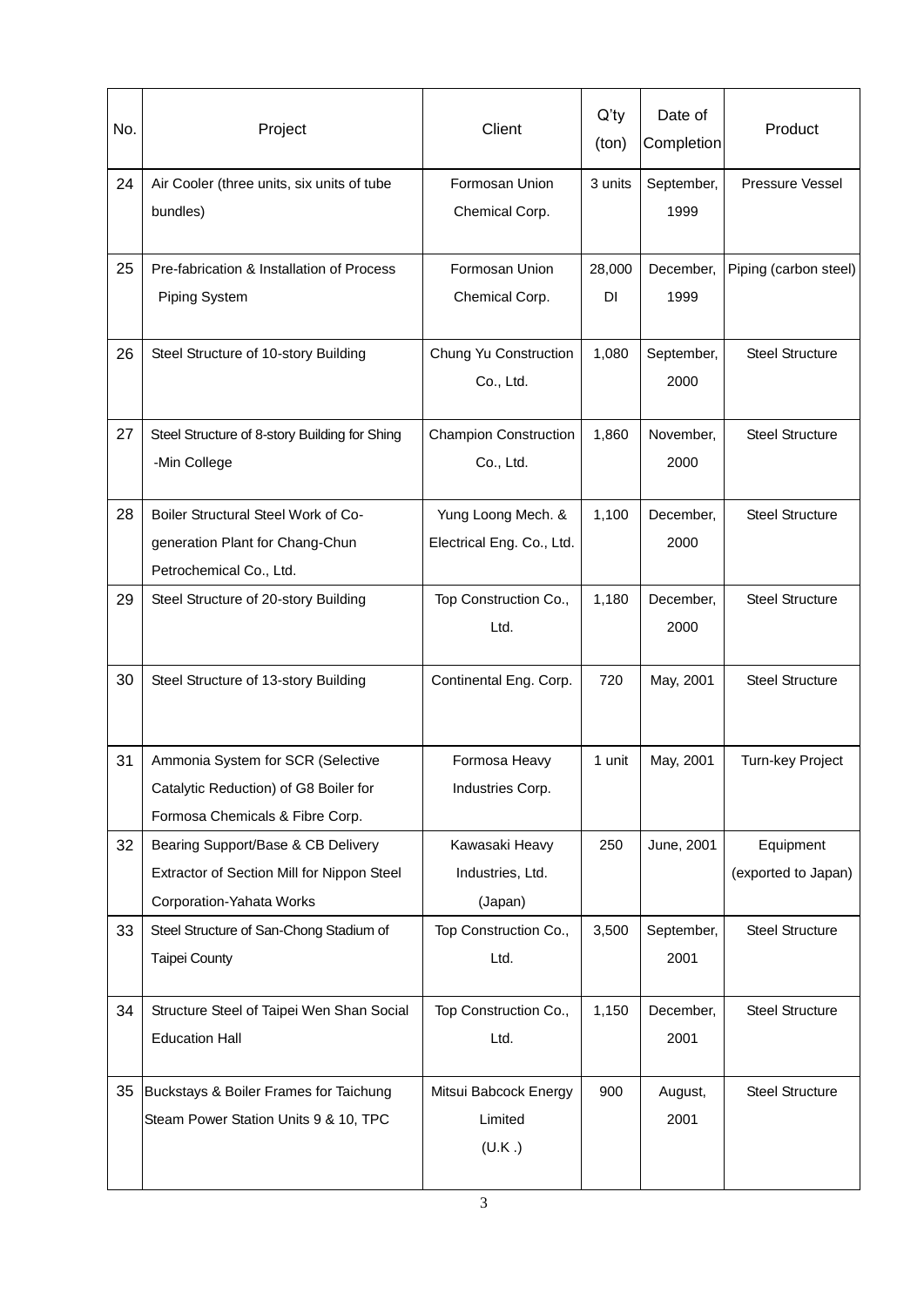| No. | Project                                                  | Client                     | $Q'$ ty<br>(ton) | Date of<br>Completion | Product                           |
|-----|----------------------------------------------------------|----------------------------|------------------|-----------------------|-----------------------------------|
| 36  | Flues & Ducts for Taichung Steam Power                   | Mitsui Babcock Energy      | 1,600            | January,              | Duct                              |
|     | Station Units 9 & 10, TPC                                | Limited<br>(U.K.)          |                  | 2002                  |                                   |
| 37  | Steel Structure of Batch House for FRP Plant             | <b>Chang-Chun Plastics</b> | 700              | December,             | <b>Steel Structure</b>            |
|     |                                                          | Co., Ltd.                  |                  | 2001                  |                                   |
| 38  | Roll Stands & Structural Steel of Furnace for            | <b>NKK</b>                 | 400              | May, 2002             | Steel Structure &                 |
|     | CSC No.1 ACL Project                                     | (Japan)                    |                  |                       | Equipment                         |
| 39  | Steel Structure of Terminal Equipment for                | JP Steel Plantech Co.      | 260              | September,            | <b>Steel Structure</b>            |
|     | SYSCO CPL Project                                        | (Japan)                    |                  | 2002                  |                                   |
| 40  | Injection Pipes for Taiwan High Speed Rail               | Obayashi Fu Tsu JV         | 620              | January,              | Pipes                             |
|     | Project C215 Hu-Ko Tunnel                                | (Japan)                    |                  | 2003                  |                                   |
| 41  | <b>ACC</b><br>Steel<br>Work<br>Taitung<br>οf<br>for      | ALSTOM K.K.                | 100              |                       | March.2003 Steel Structure, Plate |
|     | Waste-to-Energy Project                                  | (Japan)                    |                  |                       | work, Pipe, etc.                  |
| 42  | Support Beams for Kaohsiung MRT CR4                      | Ret-Ser Eng. Agency        | 285              | <b>July, 2003</b>     | <b>Steel Structure</b>            |
|     | Project                                                  |                            |                  |                       |                                   |
| 43  | Structural Steel for Corning Taiwan Melting              | Corning                    | 4,200            | September,            | <b>Steel Structure</b>            |
|     | <b>Expansion Project</b>                                 | (USA)                      |                  | 2003                  |                                   |
| 44  | Strip Cooling System of HSM Down Coiler                  | Mitsubishi-Hitachi Metals  | 300              | September,            | Piping (SUS304)                   |
|     | Revamping for China Steel Corp.                          | Machinery, Inc. (Japan)    |                  | 2004                  | Header (SUS304)                   |
|     |                                                          |                            |                  |                       | Tank & Frame                      |
|     |                                                          |                            |                  |                       | (SUS304)                          |
| 45  | Steel Work of ACC for Yunlin Waste<br>-to-Energy Project | ALSTOM K.K.<br>(Japan)     | 200              | February,<br>2004     | Steel Structure, Plate<br>Work,   |
|     |                                                          |                            |                  |                       | Pipe, etc.                        |
| 46  | Steel Structure of Turbine House for #2 TCG              | Chang-Chun Plastics        | 650              | January,              | <b>Steel Structure</b>            |
|     | Project                                                  | Co., Ltd.                  |                  | 2004                  |                                   |
| 47  | Steel Structure for 15-Story Building                    | Continental Eng. Corp.     | 485              | February,             | <b>Steel Structure</b>            |
|     |                                                          |                            |                  | 2005                  |                                   |
|     |                                                          |                            |                  |                       |                                   |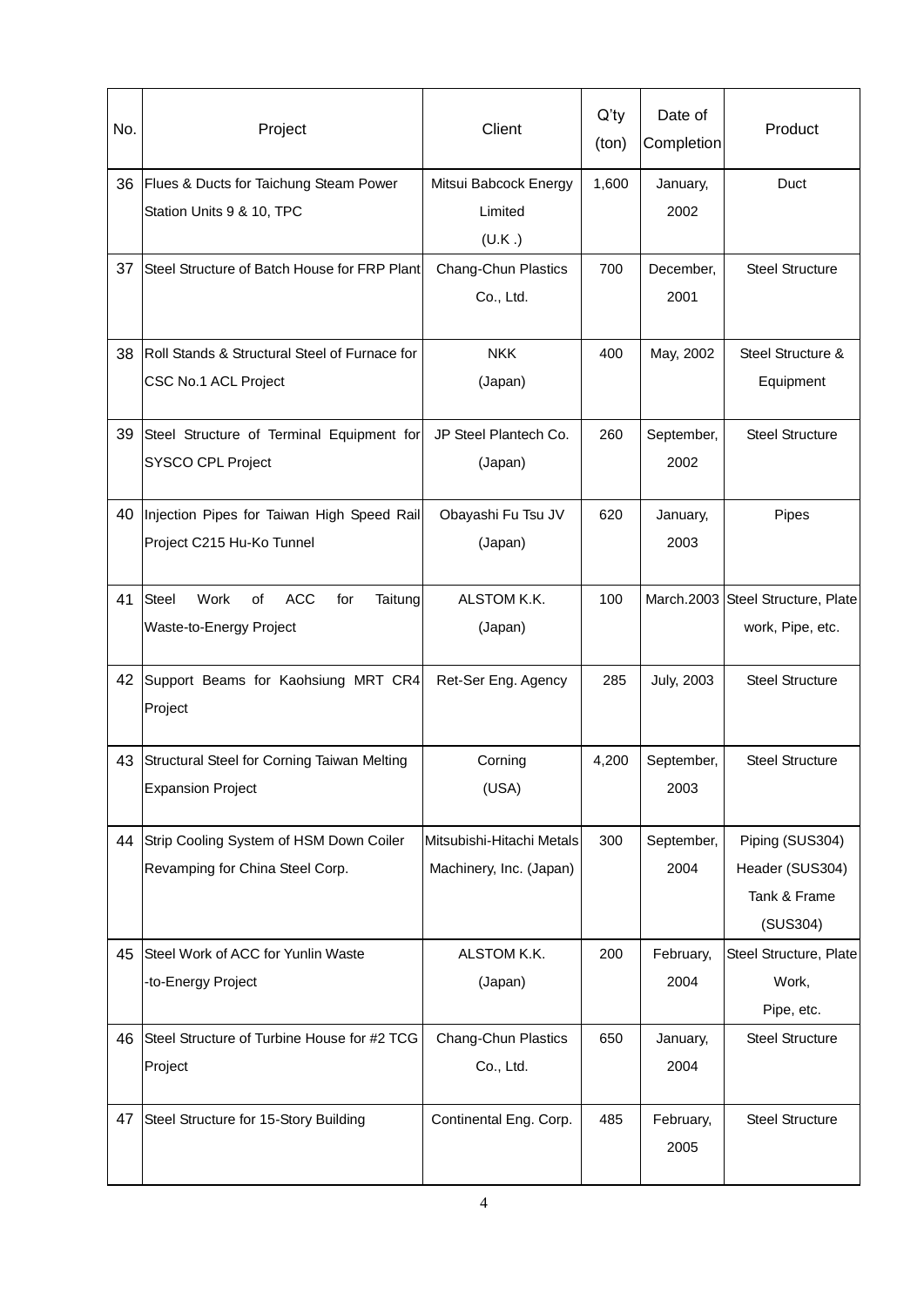| No. | Project                                        | Client                       | $Q'$ ty<br>(ton) | Date of<br>Completion | Product                               |
|-----|------------------------------------------------|------------------------------|------------------|-----------------------|---------------------------------------|
| 48  | Built-up Section for Dah-Tarn Power Station    | CTCI Corp.                   | 1,600            | August,<br>2004       | <b>Steel Structure</b>                |
| 49  | Fabrication of Air Cooler for Formosan Union   | <b>Great Wall Industrial</b> | 1 unit           | October,              | Pressure Vessel                       |
|     | Chemical Corp.                                 | Co., Ltd.                    |                  | 2004                  | $(1$ Unit)                            |
| 50  | Runout Strip Cooling System of Down Coiler     | CSMC/IHI (Japan)             | 137              | <b>July, 2005</b>     | Piping, Header                        |
|     | Revamping for CSC Hot Rolling Mill             |                              |                  |                       | (SUS304) & Frame                      |
| 51  | Steel Structure & Pipe Rack for QAPCO          | CITCI Corp.                  | 2,200            | June, 2005            | <b>Steel Structure</b>                |
|     | EP-2 Project                                   |                              |                  |                       |                                       |
| 52  | Fuselage & Tail Docking System of No. 3        | Evergreen Aviation Tech.     | 350              | May, 2005             | Hydraulic                             |
|     | Hanger                                         | Corp.                        |                  |                       | Piping, Electrical                    |
|     |                                                |                              |                  |                       | Wiring & Steel Work                   |
| 53  | Charger, Extractor, Mill Spindle & Balance     | CSMC/IHI (Japan)             | 550              | August,               | Equipment                             |
|     | for Hot Rolling Mill of Stainless Steel Making |                              |                  | 2005                  |                                       |
|     | Plant                                          |                              |                  |                       |                                       |
| 54  | No.4 Vacuum Treatment Facilities for CSC       | <b>CSMC</b>                  | 1,000            | September,            | Steel Structure,                      |
|     |                                                |                              |                  | 2005                  | Pressure Vessel,<br>High Level Bunker |
|     |                                                |                              |                  |                       |                                       |
| 55  | Slow Cooling Section, Oven, Air Cooler &       | <b>CSMC</b>                  | 1,200            | November,             | Steel Structure,                      |
|     | Steel Structure for CSC No.2 ACL               |                              |                  | 2006                  | Equipment                             |
|     |                                                |                              |                  |                       |                                       |
| 56  | Hangar Doors for HAECO, Hong Kong              | Jewers Doors Limited         | 380              | August,               | <b>Steel Structure</b>                |
|     |                                                | (U.K.)                       |                  | 2006                  |                                       |
| 57  | Rotary Hearth Furnace for CSC                  | Nippon Steel Eng. Co.,       | 480              | April, 2007           | Steel Structure,                      |
|     |                                                | Ltd. (Japan)                 |                  |                       | Equipment                             |
|     |                                                |                              |                  |                       |                                       |
| 58  | Steel Structure of 16-story Building           | Continental Eng. Corp.       | 1,680            | June, 2007            | <b>Steel Structure</b>                |
|     |                                                |                              |                  |                       |                                       |
| 59  | Steel Work of Dual-strand Slab Caster          | CSMC/SVAI (U.K.)             | 1,000            | December,             | Tundish, Casting,                     |
|     | (Phase-1) for DSC                              |                              |                  | 2008                  | Platform, cooling                     |
|     |                                                |                              |                  |                       | Chamber, etc.                         |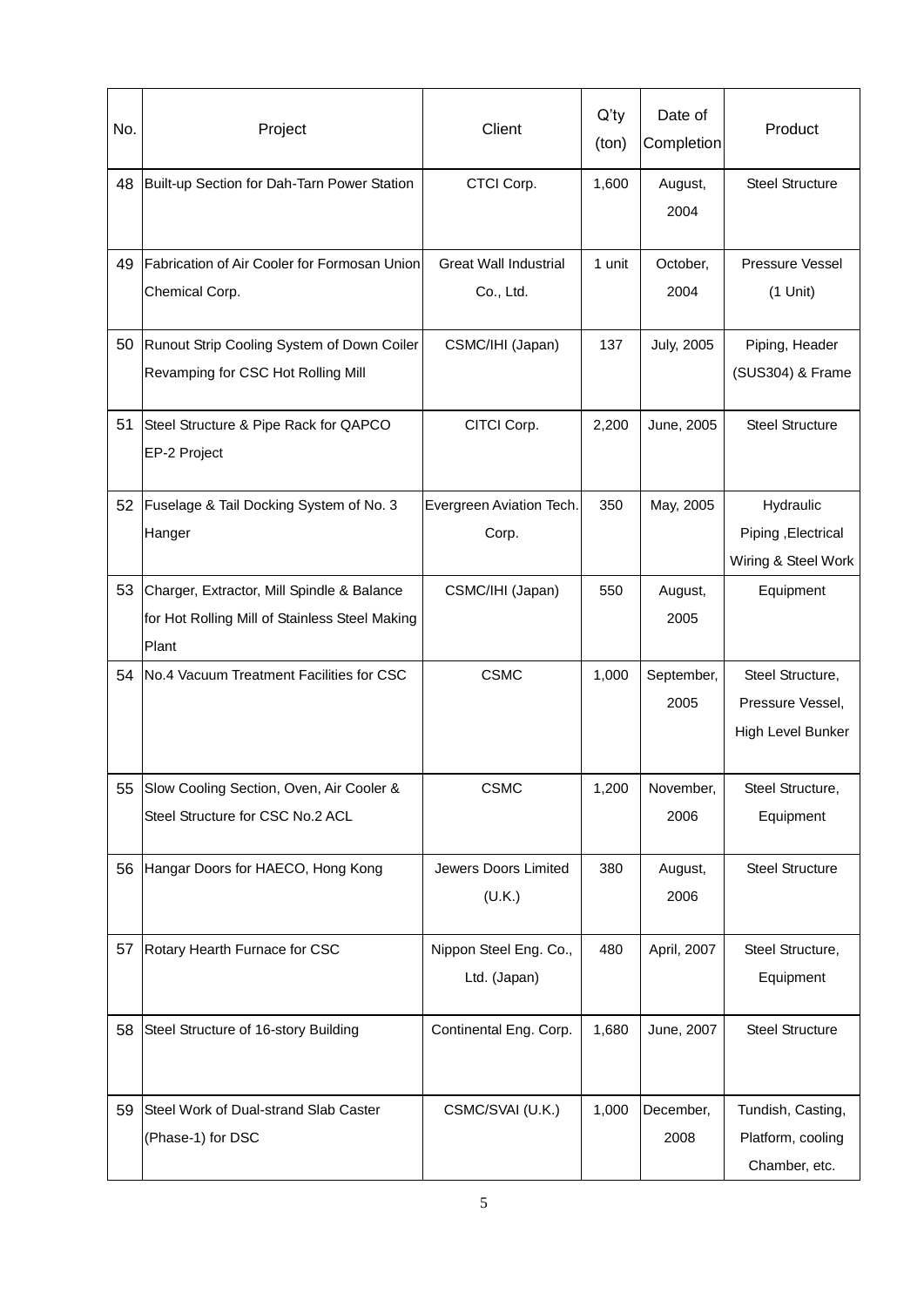| No. | Project                                                                                         | Client                                             | $Q'$ ty<br>(ton) | Date of<br>Completion | Product                                                                |
|-----|-------------------------------------------------------------------------------------------------|----------------------------------------------------|------------------|-----------------------|------------------------------------------------------------------------|
| 60  | Steel Work and Equipment of Hot Metal<br>Desulfurization Facility for DSC Phase 1<br><b>BOF</b> | JP Steel Plantech Co.<br>(Japan)                   | 1,000            | December,<br>2008     | Piping, Steel<br>Structure, High Level<br>Bunker, Equipment,<br>etc.   |
| 61  | Steel Structure of CSC No.7 Slab<br><b>Continuous Caster</b>                                    | Pacific Engineers &<br>Constructors, Ltd.          | 1,600            | April, 2008           | <b>Steel Structure</b>                                                 |
| 62  | Steel Structure of No.1 Vacuum Refining<br>Facility of DSC Phase 1 BOF Plant                    | Fu-Tai Engineering Co.,<br>$Ltd.$ )                | 1,000            | June, 2008            | <b>Steel Structure</b>                                                 |
| 63  | <b>HST Docking for Aircraft</b>                                                                 | Evergreen Aviation Tech.<br>Corp.                  | 100              | <b>July, 2008</b>     | <b>Steel Structure</b><br>Electrical Wiring,<br>Hydraulic Piping, etc. |
| 64  | Strip Cooling System of Hot Strip Mill for<br><b>DSC</b>                                        | CSMC/Mitsubishi-Hitachi<br>(Japan)                 | 230              | March, 2009           | Top Header, Bottom<br>Header & Piping                                  |
| 65  | Steel Structure of 15-story Building                                                            | Continental Eng. Corp.                             | 2,300            | August,<br>2009       | <b>Steel Structure</b>                                                 |
| 66  | Steel Structure of 12-story Building                                                            | Continental Eng. Corp.                             | 710              | December,<br>2008     | <b>Steel Structure</b>                                                 |
|     | 67 Hangar Doors for HAECO No.3 Hangar,<br>Hong Kong                                             | Jewers Doors Limited<br>(U.K.)                     | 270              | December,<br>2008     | <b>Steel Structure</b>                                                 |
| 68  | Steel Work of Dual-strand Slab Caster<br>(Phase-2) for DSC                                      | CSMC/SVAI (U.K.)                                   | 660              | March, 2009           | Steel Structure,<br>Equipment                                          |
| 69  | Fabrication of Pipe Mill                                                                        | Isuzu Industrial . Co.,<br>Ltd. (Japan)            | 120              | December,<br>2009     | Pipe Making<br>Machinery (incl.<br>electrical wiring)                  |
| 70  | Hangar Doors for VVIP Hangar of Kuwait<br>Airport                                               | Jewers Doors Limited<br>(U.K.)                     | 170              | December,<br>2009     | <b>Steel Structure</b>                                                 |
| 71  | Steel Structure of 11,000 LPH Impurities<br>Removal & Acid Regeneration Plant for CSC           | <b>International Steel</b><br>Services, Inc. (USA) | 350              | May, 2010             | <b>Steel Structure</b>                                                 |